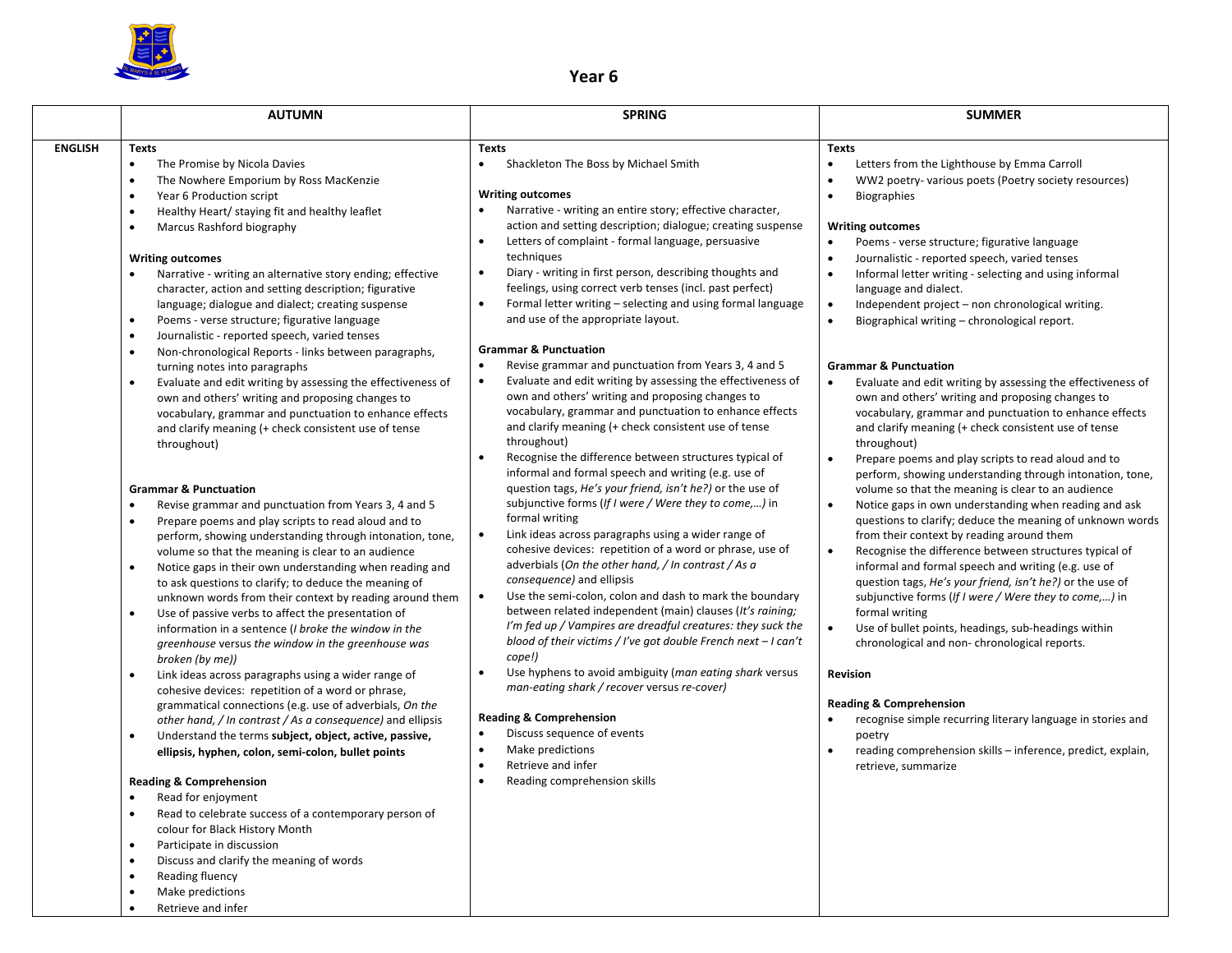| <b>MATHS</b> | Number - Place Value                                                                                       | <b>Measurement - Units</b>                                                                           | Algebra                                                              |
|--------------|------------------------------------------------------------------------------------------------------------|------------------------------------------------------------------------------------------------------|----------------------------------------------------------------------|
|              | Read, write, order and compare numbers up to 10 000 000<br>$\bullet$                                       | • Solve problems involving the calculation and conversion of                                         | Use simple formulae<br>$\bullet$                                     |
|              | and determine the value of each digit                                                                      | units of measure, using decimal notation up to three decimal                                         | Generate and describe linear number sequences<br>$\bullet$           |
|              | Round any whole number to a required degree of accuracy<br>$\bullet$                                       | places where appropriate                                                                             | Express missing number problems algebraically                        |
|              | (up to 10,000,000)                                                                                         | • Use, read, write and convert between standard units,                                               | Find pairs of numbers that satisfy an equation with two<br>$\bullet$ |
|              | Revise rounding decimals with 2 decimal places to the                                                      | converting measurements of length, mass, volume and time                                             | unknowns                                                             |
|              | nearest whole number and to one decimal place (Year 5                                                      | from a smaller unit of measure to a larger unit, and vice versa,                                     |                                                                      |
|              | statutory requirement)                                                                                     | using decimal notation to up to three decimal places                                                 | <b>Revision</b>                                                      |
|              | Use negative numbers in context, and calculate intervals                                                   | • Convert between miles and kilometres                                                               |                                                                      |
|              | across zero                                                                                                | <b>Statistics</b>                                                                                    |                                                                      |
|              | Solve number and practical problems that involve all of the<br>$\bullet$                                   | • Interpret and construct pie charts and line graphs and use                                         |                                                                      |
|              | above                                                                                                      | these to solve problems                                                                              |                                                                      |
|              | Identify the value of each digit in numbers given to 3<br>$\bullet$<br>decimal places (From Fractions)     | Calculate and interpret the mean as an average<br>$\bullet$                                          |                                                                      |
|              |                                                                                                            | <b>Measurement-Area, Perimeter and Volume</b>                                                        |                                                                      |
|              | Multiply and divide numbers by 10, 100 and 1000, giving<br>answers up to 3 decimal places (From Fractions) | • Recognise that shapes with the same areas can have different                                       |                                                                      |
|              | Revise Roman Numerals (Year 5 statutory requirement)<br>$\bullet$                                          | perimeters and vice versa                                                                            |                                                                      |
|              | Number - Calculation                                                                                       | Recognise when it is possible to use formulae for area and                                           |                                                                      |
|              | Multiply multi-digit numbers up to 4 digits by a two-digit<br>$\bullet$                                    | volume of shapes                                                                                     |                                                                      |
|              | whole number using the formal written method of long                                                       | • Calculate the area of parallelograms and triangles                                                 |                                                                      |
|              | multiplication                                                                                             | Calculate, estimate and compare volume of cubes and                                                  |                                                                      |
|              | Divide numbers up to 4 digits by a two-digit whole number                                                  | cuboids using standard units, including cubic centimetres                                            |                                                                      |
|              | using the formal written method of long division, and                                                      |                                                                                                      |                                                                      |
|              | interpret remainders as whole number remainders,                                                           | $(cm )$ and cubic metres $(m )$ , and extending to other units [for                                  |                                                                      |
|              | fractions, or by rounding, as appropriate for the context                                                  | example, mm and km ]                                                                                 |                                                                      |
|              | Divide numbers up to 4 digits by a two-digit number using<br>$\bullet$                                     | Geometry-3D shapes                                                                                   |                                                                      |
|              | the formal written method of short division where                                                          | • Recognise, describe and build simple 3-D shapes, including                                         |                                                                      |
|              | appropriate, interpreting remainders according to the                                                      | making nets                                                                                          |                                                                      |
|              | context                                                                                                    | <b>Number - FDP - Calculations</b>                                                                   |                                                                      |
|              | Perform mental calculations, including with mixed<br>$\bullet$                                             | Add and subtract fractions with different denominators and                                           |                                                                      |
|              | operations and large numbers                                                                               | mixed numbers, using the concept of equivalent fractions                                             |                                                                      |
|              | Identify common factors, common multiples and prime                                                        | Multiply simple pairs of proper fractions, writing the answer<br>$\bullet$                           |                                                                      |
|              | numbers                                                                                                    | in its simplest form [for example, $\frac{1}{4} \times \frac{1}{2} = 1/8$ ]                          |                                                                      |
|              | Use their knowledge of the order of operations to carry out<br>$\bullet$                                   | • Divide proper fractions by whole numbers [for example, $1/3 \div$<br>$2 = 1/6$                     |                                                                      |
|              | calculations involving the four operations (BIDMAS)                                                        | Associate a fraction with division and calculate decimal                                             |                                                                      |
|              | Solve addition and subtraction multi-step problems in                                                      | fraction equivalents [for example $3/8 = 0.375$ ]                                                    |                                                                      |
|              | contexts, deciding which operations and methods to use and<br>why                                          | <b>Geometry- Position &amp; Direction</b>                                                            |                                                                      |
|              | Solve problems involving addition, subtraction,<br>$\bullet$                                               | • Describe positions on the full coordinate grid (all four                                           |                                                                      |
|              | multiplication and division                                                                                | quadrants)                                                                                           |                                                                      |
|              | Use estimation to check answers to calculations and                                                        | Draw and translate simple shapes on the coordinate plane,<br>$\bullet$                               |                                                                      |
|              | determine, in the context of a problem, an appropriate                                                     | and reflect them in the axes.                                                                        |                                                                      |
|              | degree of accuracy.                                                                                        | <b>Ratio and Proportion</b>                                                                          |                                                                      |
|              | Geometry - 2D shapes and angles                                                                            | Solve problems involving the relative sizes of two quantities                                        |                                                                      |
|              | Draw 2-D shapes using given dimensions and angles<br>٠                                                     | where missing values can be found by using integer                                                   |                                                                      |
|              | Compare and classify geometric shapes based on their                                                       | multiplication and division facts                                                                    |                                                                      |
|              | properties and sizes and find unknown angles in any                                                        | • Solve problems involving the calculation of percentages [for                                       |                                                                      |
|              | triangles, quadrilaterals, and regular polygons                                                            | example, 15% of 360] and the use of percentages for                                                  |                                                                      |
|              | Illustrate and name parts of circles, including radius,                                                    | comparison                                                                                           |                                                                      |
|              | diameter and circumference and know that the diameter is                                                   | Solve problems involving similar shapes where the scale                                              |                                                                      |
|              | twice the radius                                                                                           | factor is known or can be found                                                                      |                                                                      |
|              | Recognise angles where they meet at a point, are on a<br>$\bullet$                                         | Solve problems involving unequal sharing and grouping using<br>knowledge of fractions and multiples. |                                                                      |
|              | straight line, or are vertically opposite, and find missing                                                |                                                                                                      |                                                                      |
|              | angles.                                                                                                    |                                                                                                      |                                                                      |
|              | FDP - Equivalences, Ordering and Converting<br>Use common factors to simplify fractions; use common        |                                                                                                      |                                                                      |
|              | multiples to express fractions in the same denomination                                                    |                                                                                                      |                                                                      |
|              |                                                                                                            |                                                                                                      |                                                                      |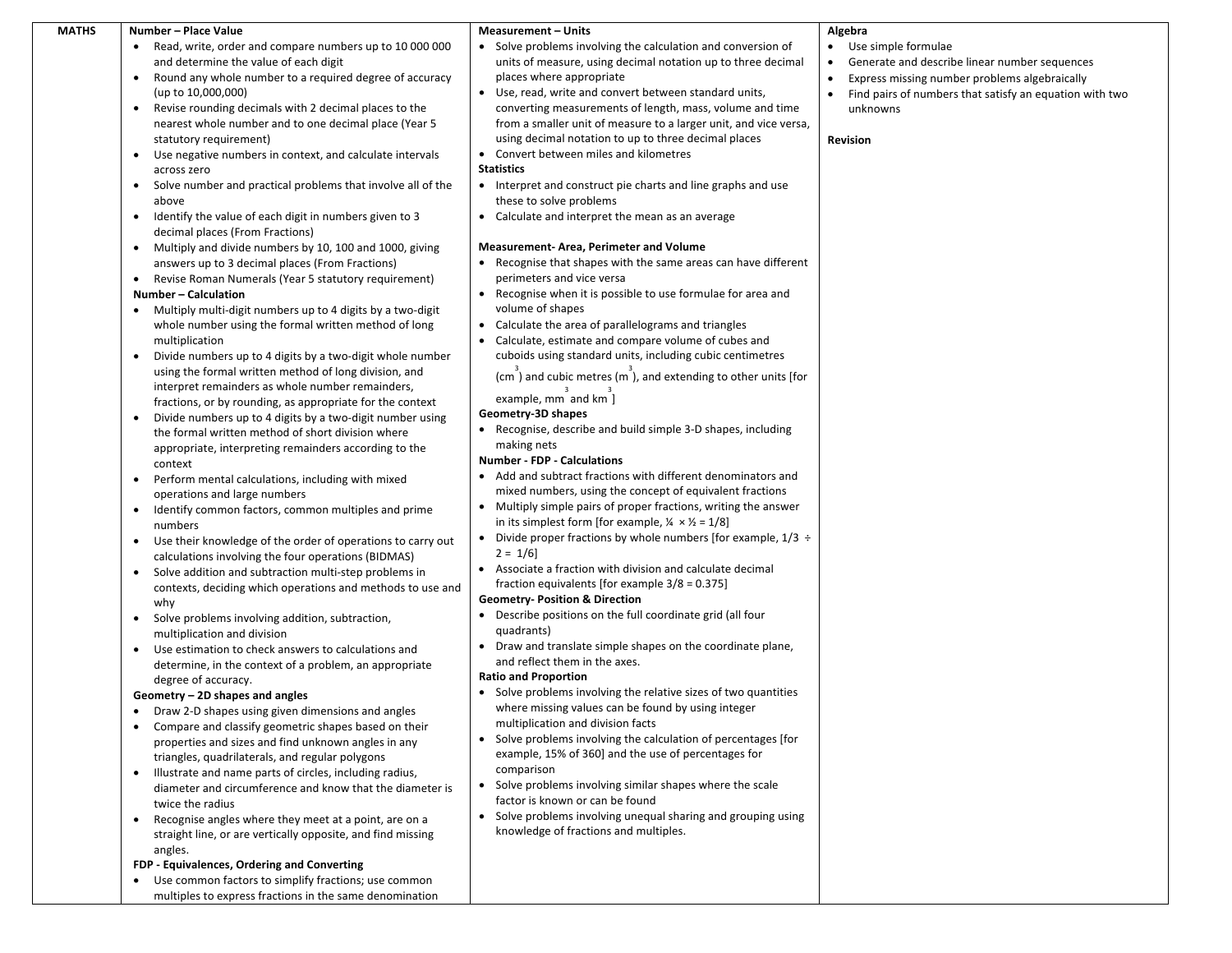|                                      | Compare and order fractions, including fractions > 1<br>٠<br>Recall and use equivalences between simple fractions,<br>$\bullet$<br>decimals and percentages, including in different contexts.<br>Associate a fraction with division and calculate decimal<br>$\bullet$<br>fraction equivalents for a simple fraction (e.g. $0.375 = 3/8$ )<br>Find unit and non-unit fractions of numbers (Year 4)<br>$\bullet$<br>Recognize mixed numbers and improper fractions and<br>$\bullet$<br>convert between them (Year 5)                                                                                                                             |                                                                                                                                                                                                                                                                                                                                                                                                                                                                                        |                                                                                                                                                                                                                                                                                                                                                                                                                                                                                                                            |
|--------------------------------------|-------------------------------------------------------------------------------------------------------------------------------------------------------------------------------------------------------------------------------------------------------------------------------------------------------------------------------------------------------------------------------------------------------------------------------------------------------------------------------------------------------------------------------------------------------------------------------------------------------------------------------------------------|----------------------------------------------------------------------------------------------------------------------------------------------------------------------------------------------------------------------------------------------------------------------------------------------------------------------------------------------------------------------------------------------------------------------------------------------------------------------------------------|----------------------------------------------------------------------------------------------------------------------------------------------------------------------------------------------------------------------------------------------------------------------------------------------------------------------------------------------------------------------------------------------------------------------------------------------------------------------------------------------------------------------------|
| <b>RELIGIOUS</b><br><b>EDUCATION</b> | <b>Buddhism</b><br>How Buddhists live their lives through their faith.<br>$\bullet$<br>How the teachings of Buddhism are arranged through<br>the eight-fold path, four noble truths, symbols and<br>five precepts<br><b>Harvest Pause Day</b><br>How harvest is celebrated around the world<br>$\bullet$<br>Remembrance<br><b>Advent &amp; Christmas</b><br>How and why do Christians advertise Christmas and<br>explore what Christmas means today<br>What meaning do the different Gospel accounts give<br>٠<br>to Christmas<br>Explore the ways in which the church encourages<br>$\bullet$<br>through advertisements to celebrate Christmas | Journey of Life<br>Personal milestones and links to Christian rites of<br>$\bullet$<br>passage and ceremonial (baptisms, weddings)<br>Beliefs about life after death<br>٠<br>Hopes for the future. Create journey of life so far.<br>$\bullet$<br>Compare to other faiths<br>$\bullet$<br>Easter<br>How the Christian Festival of Easter offers Hope<br>$\bullet$<br>Forgiveness and Redemption<br>$\bullet$<br>The role of others within the Easter story<br>$\bullet$                | The Contemporary Anglican Church<br>Modern styles of worship in the Church of England<br>$\bullet$<br>(particularly in London)<br>Similarities and differences across the Worldwide<br>٠<br>Anglican Church.<br>Exploring the church as more than a building<br>Services offered within the community                                                                                                                                                                                                                      |
| <b>SCIENCE</b>                       | <b>Animals including humans</b><br>Identify and name the main parts of the human circulatory<br>system, and describe the functions of the heart, blood<br>vessels and blood<br>Recognise the impact of diet, exercise, drugs and lifestyle<br>$\bullet$<br>on the way their bodies function<br>Describe the ways in which nutrients and water are<br>$\bullet$<br>transported within animals, including humans.<br>Light<br>Recognise that light appears to travel in straight lines<br>$\bullet$<br>Use the idea that light travels in straight lines to explain that                                                                          | Living things and their habitats<br>Describe how living things are classified into broad groups<br>according to common observable characteristics and based<br>on similarities and differences, including microorganisms,<br>plants and animals<br>Give reasons for classifying plants and animals based on<br>specific characteristics.<br>Electricity<br>Associate the brightness of a lamp or the volume of a<br>buzzer with the number and voltage of cells used in the<br>circuit | <b>Evolution &amp; Inheritance</b><br>Recognise that living things have changed over time and<br>that fossils provide information about living things that<br>inhabited the Earth millions of years ago<br>Recognise that living things produce offspring of the same<br>$\bullet$<br>kind, but normally offspring vary and are not identical to<br>their parents<br>Identify how animals and plants are adapted to suit their<br>$\bullet$<br>environment in different ways and that adaptation may<br>lead to evolution. |
|                                      | objects are seen because they give out or reflect light into<br>the eye<br>Explain that we see things because light travels from light<br>sources to our eyes or from light sources to objects and then<br>to our eyes<br>Use the idea that light travels in straight lines to explain why<br>$\bullet$<br>shadows have the same shape as the objects that cast them.                                                                                                                                                                                                                                                                           | Compare and give reasons for variations in how<br>$\bullet$<br>components function, including the brightness of bulbs, the<br>loudness of buzzers and the on/off position of switches<br>Use recognised symbols when representing a simple circuit<br>in a diagram.                                                                                                                                                                                                                    | <b>Revision</b>                                                                                                                                                                                                                                                                                                                                                                                                                                                                                                            |
| <b>HISTORY</b>                       | <b>Our Local History</b>                                                                                                                                                                                                                                                                                                                                                                                                                                                                                                                                                                                                                        | British History - The Changing Face of Britain                                                                                                                                                                                                                                                                                                                                                                                                                                         |                                                                                                                                                                                                                                                                                                                                                                                                                                                                                                                            |
|                                      | Hampton Court Palace visit or Henry VIII visit to school<br>$\bullet$<br>Establish a chronologically secure knowledge and<br>$\bullet$<br>understanding of our local history by placing the Tudors on<br>a timeline and significant events and dates<br>Establish a clear narrative of the Tudor reign by identifying<br>$\bullet$<br>significant events and dates within it.<br>To understand the importance of and the significant events<br>$\bullet$<br>within Henry VIII's reign<br><b>Black History Month</b>                                                                                                                             | Address historically valid questions about recent changes in<br>$\bullet$<br>Britain by exploring recent turning points since 1900, such<br>as The Battle of Britain, Suffragette movement, Creation of<br>the NHS<br>To engage in a historical debate and construct informed<br>$\bullet$<br>responses that involve thoughtful selection of relevant<br>historical information whilst doing so.<br>Explore the changing power of monarchs since 1900                                  |                                                                                                                                                                                                                                                                                                                                                                                                                                                                                                                            |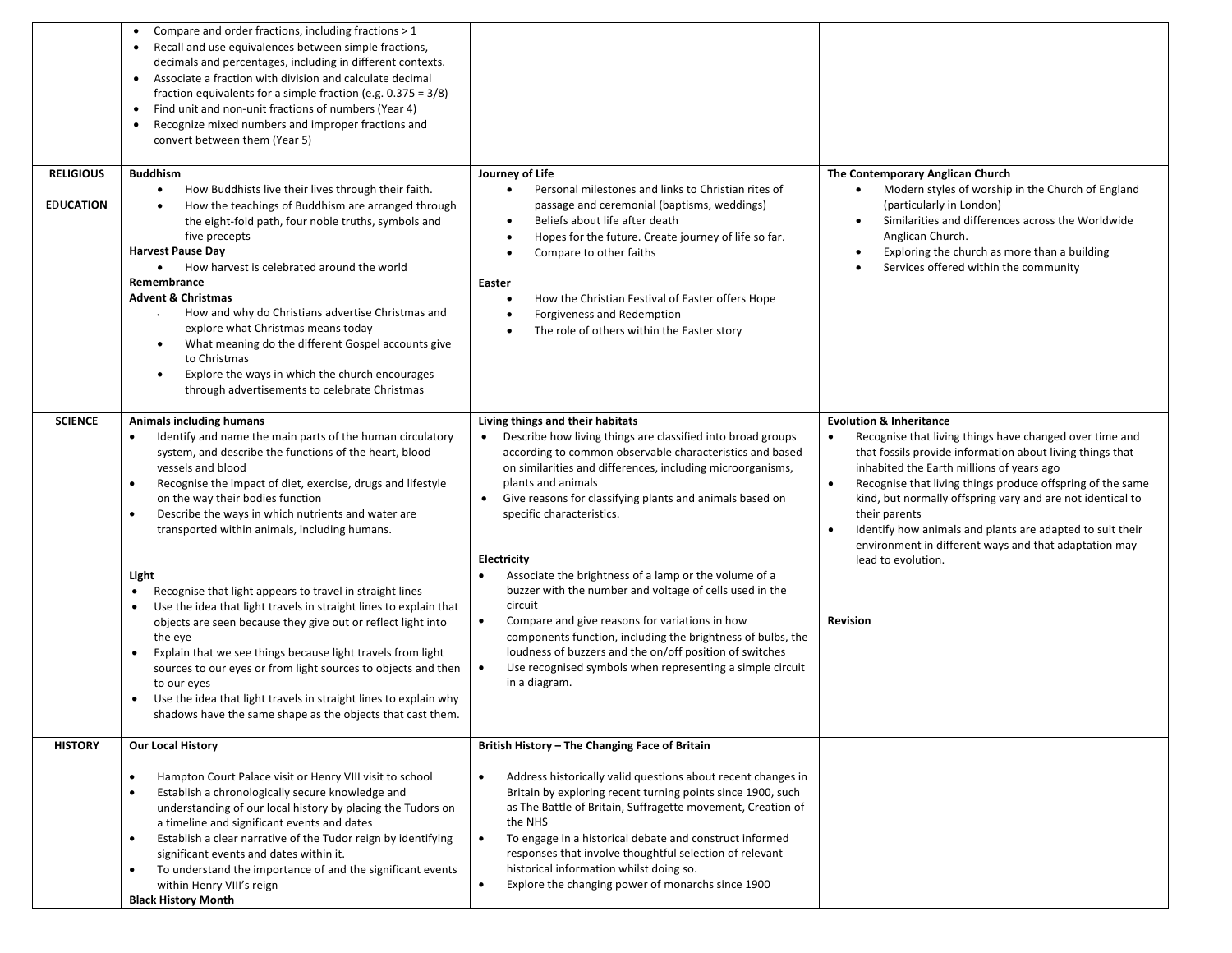|                                          | Gain historical perspective by celebrating the successes of<br>Significant Black figures in history: Rosa Parks, Harriet<br>Tubman, Pablo Fanque, Florence Price and Joseph Bologne                                                                                                                                                                                                                                                                                        |                                                                                                                                                                                                                                                                                                                                                                                                                                                                                                                                                                                                                                                                                                                                                                                                        |                                                                                                                                                                                                                                                                                                                                                                                                                                                                                                                                                                                                                                                                                                                                                                                                                                                                                                                                                                                                                    |
|------------------------------------------|----------------------------------------------------------------------------------------------------------------------------------------------------------------------------------------------------------------------------------------------------------------------------------------------------------------------------------------------------------------------------------------------------------------------------------------------------------------------------|--------------------------------------------------------------------------------------------------------------------------------------------------------------------------------------------------------------------------------------------------------------------------------------------------------------------------------------------------------------------------------------------------------------------------------------------------------------------------------------------------------------------------------------------------------------------------------------------------------------------------------------------------------------------------------------------------------------------------------------------------------------------------------------------------------|--------------------------------------------------------------------------------------------------------------------------------------------------------------------------------------------------------------------------------------------------------------------------------------------------------------------------------------------------------------------------------------------------------------------------------------------------------------------------------------------------------------------------------------------------------------------------------------------------------------------------------------------------------------------------------------------------------------------------------------------------------------------------------------------------------------------------------------------------------------------------------------------------------------------------------------------------------------------------------------------------------------------|
| <b>GEOGRAPHY</b>                         | <b>Harvest around the World</b><br>Use maps, atlases and globes to identify countries and their<br>$\bullet$<br>capitals and describe their features.<br><b>The Tudors</b><br>$\bullet$<br>Use Digi maps to name and locate places and identify<br>human and physical characteristics, including hills,<br>mountains, rivers, key topographical features and land-use<br>patterns; and understand how some of these aspects have<br>changed over time.                     | <b>Local Area and Antarctica</b><br>Compare the physical and human features of two places<br>$\bullet$<br>and understand their similarities and differences and how<br>this impacts on the lives of those who live there (cross<br>curricular with English)<br>$\bullet$<br>Identify the position and significance of Arctic and Antarctic<br>Circle, the prime/ Greenwich Meridian and time zones<br>including night and day.<br>Describe and understand key aspects of physical geography<br>$\bullet$<br>e.g. climate zones, topographical features.<br>$\bullet$<br>Identify the position and significance of latitude, longitude,<br>equator, Northern and Southern hemisphere, the tropics<br>and Artic and Antarctica.<br>Use the 8 points of a compass in Orienteering activities<br>$\bullet$ | Study of the IOW<br>Residential field trip<br>$\bullet$<br>Know about the physical features of coast and how it has<br>$\bullet$<br>changed over time<br>Understand and use a widening range of geographical<br>$\bullet$<br>terms linked to the topic.<br>Describe and understand key aspects of human geography<br>$\bullet$<br>e.g. types of settlement and economic progress<br>Use field work activities to observe, measure, record and<br>$\bullet$<br>present the human and physical features in the local area<br>(10W)<br>Explore features on OS maps using 6 figure grid references<br>$\bullet$<br>Use the 8 points of a compass in Orienteering activities<br>$\bullet$<br>Name and locate some of the countries and cities of the<br>$\bullet$<br>world and their identifying human and physical<br>characteristics, including hills, mountains, rivers, key<br>topographical features and land-use patterns. Also,<br>understand how some aspects have changed overtime with<br>a focus on SE Asia. |
| <b>DESIGN &amp;</b><br><b>TECHNOLOGY</b> | Sewing<br>• Design and make Tudor Bookmark<br>Thread a needle<br>Use binka to create different patterns<br>$\bullet$<br>Sew following a design from pencil & paper                                                                                                                                                                                                                                                                                                         | <b>Construction</b><br>Design and build a bridge<br>$\bullet$<br>Investigate shapes to help with strength<br>$\bullet$<br>Use tools (saws) to build a wooden bridge<br>Evaluate<br>$\bullet$                                                                                                                                                                                                                                                                                                                                                                                                                                                                                                                                                                                                           | <b>Textiles</b><br>Design a hat<br>$\bullet$<br>Create a prototype<br>Review, evaluate and modify ideas<br>$\bullet$                                                                                                                                                                                                                                                                                                                                                                                                                                                                                                                                                                                                                                                                                                                                                                                                                                                                                               |
| <b>ART</b>                               | <b>Repeating Patterns</b><br>Zentangles<br>$\bullet$<br><b>Great artists in history</b><br>Jean Michel Basquiat (Black History Month)<br>$\bullet$<br><b>Observational Art</b><br>Tudor portraits<br>$\bullet$<br>Leaf drawing<br>$\bullet$<br>Year 6 production<br>Set design<br>Sculpture<br>Use clay to create a model of a human heart<br>Explore colour pallet<br>$\bullet$<br>Use clay tools with accuracy<br>$\bullet$<br>Learn to mould and join clay<br>$\bullet$ | Still life drawing<br>Use a range of mediums<br>Use a range of drawing techniques eg cross-hatching<br><b>Curriculum Week</b>                                                                                                                                                                                                                                                                                                                                                                                                                                                                                                                                                                                                                                                                          | Make my voice heard<br>Great artists in history<br>Exploring art with a message<br>$\bullet$<br>Looking at the works of Pablo Picasso and Käthe Kollwitz<br>$\bullet$<br>and through the mediums of graffiti, drawing and painting,<br>creating artworks with a message                                                                                                                                                                                                                                                                                                                                                                                                                                                                                                                                                                                                                                                                                                                                            |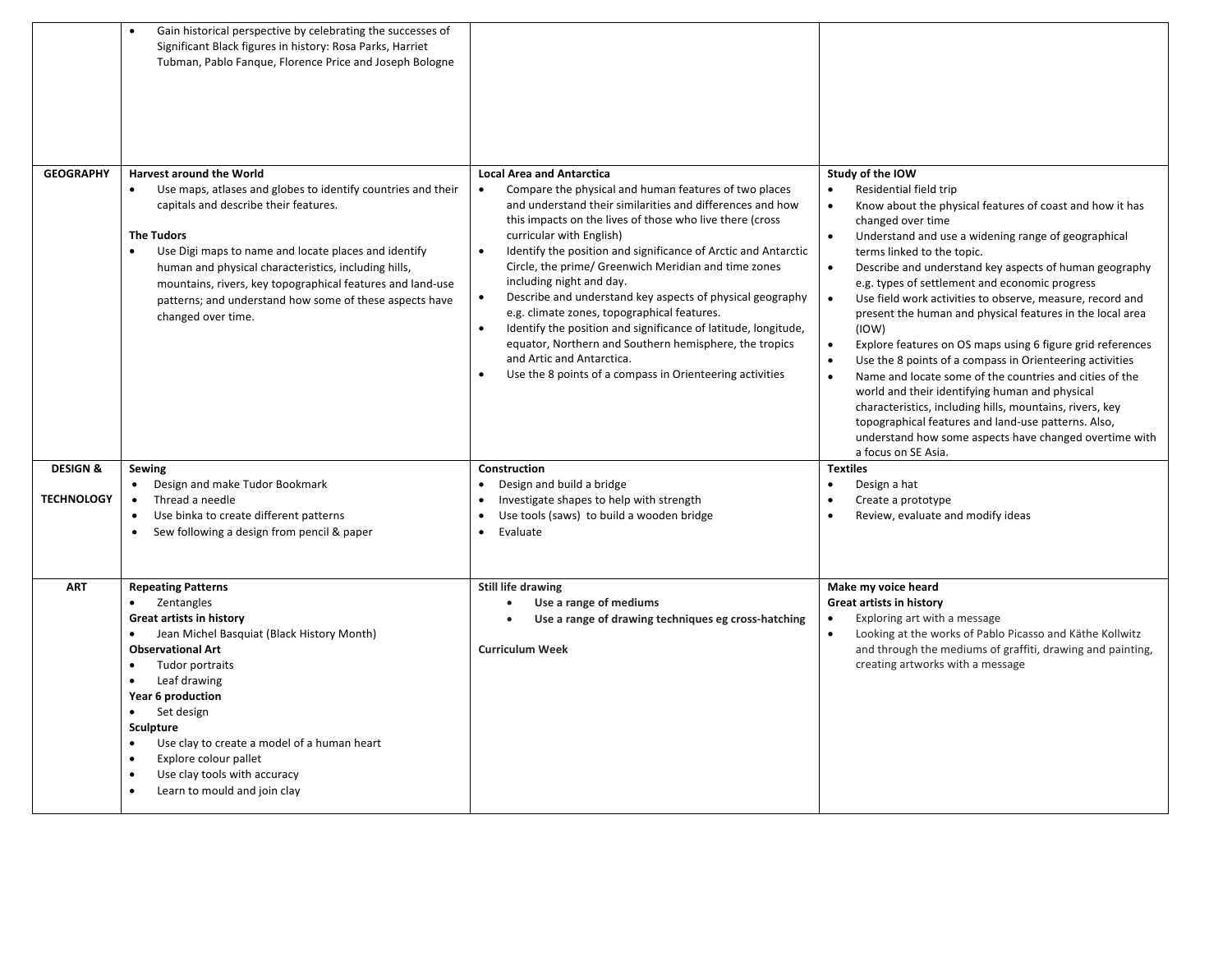| PHYSICAL         | <b>Tag Rugby</b>                                                         | Dance                                                                                           | Cricket                                                                   |
|------------------|--------------------------------------------------------------------------|-------------------------------------------------------------------------------------------------|---------------------------------------------------------------------------|
|                  | Create and use space to help in team situations.<br>$\bullet$            | Choreograph a dance and work safely using a prop.                                               | Select the appropriate action for the situation.<br>$\bullet$             |
| <b>EDUCATION</b> | $\bullet$<br>Pass and receive the ball with increasing control under     | Lead a small group through a short warm-up routine.<br>$\bullet$                                | Strike a bowled ball with increasing consistency and<br>$\bullet$         |
|                  | pressure.                                                                | Perform dances confidently and fluently with accuracy and<br>$\bullet$                          | accuracy.                                                                 |
|                  | Select the appropriate action for the situation and make<br>$\bullet$    | good timing.                                                                                    | $\bullet$<br>Use a wider range of fielding skills with increasing control |
|                  | this decision quickly.                                                   | Refine the way actions, dynamics and relationships to<br>$\bullet$                              | under pressure.                                                           |
|                  | Tag opponents individually and when working within a unit.<br>٠          | represent ideas, emotions, feelings and characters are used.                                    | $\bullet$<br>Recognise own and others strengths and areas for             |
|                  |                                                                          |                                                                                                 |                                                                           |
|                  | Use the rules of the game consistently to play honestly and<br>$\bullet$ | Use appropriate language to evaluate and refine my own<br>$\bullet$                             | development and suggest ways to improve.                                  |
|                  | fairly.                                                                  | and others' work.                                                                               | Understand and apply some tactics in the game as a batter,<br>$\bullet$   |
|                  | Work collaboratively to create tactics with team and                     | Use feedback provided to improve the quality of work.<br>$\bullet$                              | bowler and fielder.                                                       |
|                  | evaluate the effectiveness of these.                                     | Work creatively and imaginatively on my own, with a                                             | Rounders                                                                  |
|                  | <b>Fitness</b>                                                           | partner and in a group to choreograph and structure                                             | Strike a bowled ball with increasing consistency.<br>$\bullet$            |
|                  | Change running technique to adapt to different distances.                | dances.                                                                                         | Use a wider range of skills with increasing control under                 |
|                  | Collect, record and analyse scores to identify areas where               | Netball                                                                                         | pressure.                                                                 |
|                  | improvement has been made the most.                                      | $\bullet$<br>Create and use space to help in a team.                                            | Use the rules of the game consistently to play fairly.<br>$\bullet$       |
|                  | Work with others to organise, manage and record<br>٠                     | Pass, receive and shoot the ball with increasing control<br>$\bullet$                           | Understand and apply some tactics in the game as a batter,<br>$\bullet$   |
|                  | information at a station.                                                | under pressure.                                                                                 | bowler and fielder.                                                       |
|                  | Encourage and motivate others to work to their best.<br>$\bullet$        | Select the appropriate action for the situation and make<br>$\bullet$                           | <b>Basketball</b>                                                         |
|                  | Understand that there are different areas of fitness and                 | this decision quickly.                                                                          | Create and use space to help in team situations.<br>$\bullet$             |
|                  | how this helps in different activities.                                  | Use marking, and/or interception to improve my defence.<br>$\bullet$                            | Dribble, pass, receive and shoot the ball with increasing<br>$\bullet$    |
|                  | Understand the different components of fitness and ways<br>٠             | Work collaboratively to create tactics with my team and<br>$\bullet$                            | control under pressure.                                                   |
|                  | to test and develop them.                                                | evaluate the effectiveness of these.                                                            | Select the appropriate action for the situation and make<br>$\bullet$     |
|                  | Handball                                                                 | Football                                                                                        | this decision quickly.                                                    |
|                  | Confidence to lead others and can contribute appropriate<br>$\bullet$    | Create and use space to help my team.<br>$\bullet$                                              | Use the rules of the game honestly and consistently.<br>$\bullet$         |
|                  | ideas to group work.                                                     | Dribble, pass, receive and shoot the ball with increasing<br>$\bullet$                          | Understand when to use different styles of defence in game<br>$\bullet$   |
|                  | Confidently apply defensive skills individually and as a team<br>٠       | control under pressure.                                                                         | situations.                                                               |
|                  | to gain possession, deny space and stop goals.                           | Select the appropriate action for the situation and make                                        | <b>Gymnastics</b>                                                         |
|                  | Create and use space to help my team to maintain                         | this decision quickly                                                                           | Combine and perform gymnastic actions, shapes and                         |
|                  | possession and create scoring opportunities.                             | Use marking, tackling and/or interception to improve my<br>$\bullet$                            | balances with control and fluency.                                        |
|                  | Perform a range of skills with control and can select the<br>$\bullet$   | defence.                                                                                        | Create and perform sequences using compositional devices<br>$\bullet$     |
|                  | appropriate action for the situation under pressure.                     | Use the rules of the game consistently to play honestly and<br>$\bullet$                        | to improve the quality.                                                   |
|                  | <b>Athletics</b>                                                         | fairly.                                                                                         | Lead a small group through a short warm-up routine.<br>$\bullet$          |
|                  | Compete within the rules showing fair play and honesty.<br>$\bullet$     | $\bullet$                                                                                       | $\bullet$<br>Use appropriate language to evaluate and refine my own       |
|                  | Help others to improve their technique using key teaching<br>٠           | Work collaboratively to create tactics with my team and<br>evaluate the effectiveness of these. | and others' work.                                                         |
|                  |                                                                          |                                                                                                 |                                                                           |
|                  | points.                                                                  | Dodgeball<br>$\bullet$                                                                          | Work collaboratively with others to create a sequence.<br>$\bullet$       |
|                  | Perform jumps for distance using good technique.<br>$\bullet$            | Officiate and help to manage a game by refereeing.                                              | Understand how to work safely when learning a new skill.<br>$\bullet$     |
|                  | Select and apply the best pace for a running event.<br>٠                 | Select the appropriate action for the situation and make                                        | Understand what counter balance and counter tension is<br>$\bullet$       |
|                  | Show accuracy and good technique when throwing for<br>٠                  | this decision quickly.                                                                          | and can show examples with a partner.                                     |
|                  | distance.                                                                | Use a wider range of skills with increasing control under<br>$\bullet$                          |                                                                           |
|                  | Understand that there are different areas of fitness and                 | pressure.                                                                                       |                                                                           |
|                  | how this helps me in different activities.                               | Use the rules of the game consistently to play honestly and<br>$\bullet$                        |                                                                           |
|                  | Use different strategies to persevere to achieve my<br>$\bullet$         | fairly.                                                                                         |                                                                           |
|                  | personal best.                                                           | Work collaboratively to create tactics with a team and<br>$\bullet$                             |                                                                           |
|                  |                                                                          | evaluate the effectiveness of these.                                                            |                                                                           |
| DANCE            | <b>Year 6 Production</b>                                                 | <b>SMSP Dance Challenge</b>                                                                     |                                                                           |
|                  | Varied techniques<br>٠                                                   | Respond appropriately to a range of sound                                                       |                                                                           |
|                  | Perform choreographed dances<br>$\bullet$                                | accompaniments showing awareness of subtle changes in                                           |                                                                           |
|                  | Describe, interpret and evaluate aspects of production<br>٠              | tempo, rhythm and instrumentation                                                               |                                                                           |
|                  | Respond to feedback and give feedback to others<br>$\bullet$             | Confidently and imaginatively respond to and research a<br>$\bullet$                            |                                                                           |
|                  | Describe, interpret and evaluate what they see, do and feel              | range of dance ideas with originality                                                           |                                                                           |
|                  | using appropriate dance language                                         | Perform expressively using dynamic qualities to illustrate a<br>$\bullet$                       |                                                                           |
|                  | Remember dances and be able to perform them with focus<br>$\bullet$      | dance idea                                                                                      |                                                                           |
|                  | and projection, to other people                                          | Understand and use compositional devices such as<br>$\bullet$                                   |                                                                           |
|                  | Perform a range of actions with control, co-ordination and<br>٠          | repetition, canon, and unison.                                                                  |                                                                           |
|                  | fluency                                                                  | Select and develop actions using a range of dynamic, spatial<br>$\bullet$                       |                                                                           |
|                  |                                                                          | and relationship tools to create more complex dance                                             |                                                                           |
|                  |                                                                          | phrases and short dances                                                                        |                                                                           |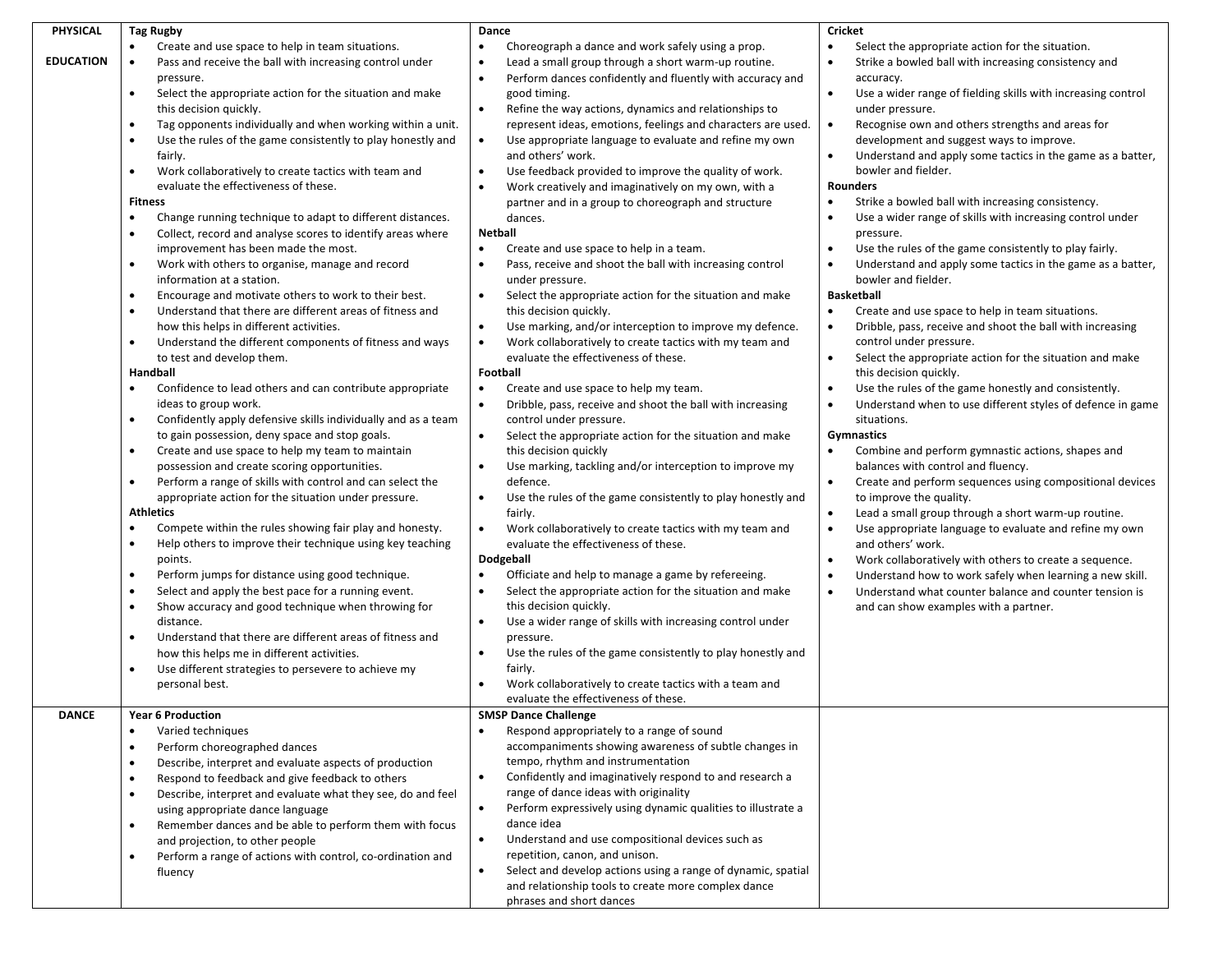|                                                                               |                                                                                                                                                                                                                                                                                                                                                                                                                                                                                                                                                                                                                                                                                                                                                                                                                                                                                                                                                                                                                                                                                                                                                                                                                                                                                                                | Confidently discuss movement ideas within twos, threes,<br>small groups and the whole class offering ideas and<br>listening to other people's ideas<br>Show increased spatial awareness and sensitivity to other<br>dancers<br>Understand why they need to warm up/cool down and<br>move safely in the space<br>Be able to lead appropriate warm up/cool down activities in<br>small groups                                                                                                                                                                                                                                                                                                                                                                                                                                                          |                                                                                                                                                                                                                                                                                                                                                                                                                                                                                                                                                                                                                                                                                                                                                                                                                                                                                                                                                                                                                                                                                                                                                                                                                                                      |
|-------------------------------------------------------------------------------|----------------------------------------------------------------------------------------------------------------------------------------------------------------------------------------------------------------------------------------------------------------------------------------------------------------------------------------------------------------------------------------------------------------------------------------------------------------------------------------------------------------------------------------------------------------------------------------------------------------------------------------------------------------------------------------------------------------------------------------------------------------------------------------------------------------------------------------------------------------------------------------------------------------------------------------------------------------------------------------------------------------------------------------------------------------------------------------------------------------------------------------------------------------------------------------------------------------------------------------------------------------------------------------------------------------|------------------------------------------------------------------------------------------------------------------------------------------------------------------------------------------------------------------------------------------------------------------------------------------------------------------------------------------------------------------------------------------------------------------------------------------------------------------------------------------------------------------------------------------------------------------------------------------------------------------------------------------------------------------------------------------------------------------------------------------------------------------------------------------------------------------------------------------------------|------------------------------------------------------------------------------------------------------------------------------------------------------------------------------------------------------------------------------------------------------------------------------------------------------------------------------------------------------------------------------------------------------------------------------------------------------------------------------------------------------------------------------------------------------------------------------------------------------------------------------------------------------------------------------------------------------------------------------------------------------------------------------------------------------------------------------------------------------------------------------------------------------------------------------------------------------------------------------------------------------------------------------------------------------------------------------------------------------------------------------------------------------------------------------------------------------------------------------------------------------|
| <b>MUSIC</b>                                                                  | On with the Show<br>Develop performance techniques including audience<br>$\bullet$<br>awareness, whole-body performing and vocal skills<br>Work as a performance-community with others both on and<br>$\bullet$<br>off-stage<br>Use rehearsals to extend own understanding of the<br>$\bullet$<br>elements of a performance.                                                                                                                                                                                                                                                                                                                                                                                                                                                                                                                                                                                                                                                                                                                                                                                                                                                                                                                                                                                   | <b>Through the Decades</b><br>Gain an understanding of the significance of music<br>$\bullet$<br>throughout a variety of cultural epochs<br>Recognise the impact of technology in modern music<br>$\bullet$<br>Express opinions and preferences about music using<br>$\bullet$<br>musical language<br>Discuss key features of 20th / 21st Century music across a<br>$\bullet$<br>range of genres                                                                                                                                                                                                                                                                                                                                                                                                                                                     | Year 6 Leavers' Production<br>Consolidate knowledge and demonstrate how to be a good<br>performer<br>Work with others to create an inspirational performance<br>$\bullet$<br>Compose/perform a leavers' song with engaging lyrical<br>$\bullet$<br>content that tells a story.<br>Focus on clear diction and enunciation, focussing on<br>$\bullet$<br>audience experience.                                                                                                                                                                                                                                                                                                                                                                                                                                                                                                                                                                                                                                                                                                                                                                                                                                                                          |
| PERSONAL,<br><b>SOCIAL and</b><br><b>HEALTH</b><br><b>EDUCATION</b><br>(PSHE) | Year 6 opportunities and responsibilities:<br>House Captain, Pupil Advocate Roles, School Council<br>$\bullet$<br>(incorporating British Values - democracy, rule of law etc)<br>Online safety - cyberbullying<br>$\bullet$<br>Junior Citizenship - how to keep myself safe in my local<br>$\bullet$<br>community.<br><b>Road Cycling Training</b><br>$\bullet$<br><b>First Aid Training</b><br>$\bullet$<br>Being me in my world:<br>Identifying goals for the year and consider any worries or<br>fears.<br>Understand the universal rights of a child and whether all<br>$\bullet$<br>children have their needs met<br>Understand how personal actions may affect other people<br>$\bullet$<br>within school community and globally.<br>Know how an individual's behaviour can impact others -<br>٠<br>learning to work well together.<br><b>Celebrating difference:</b><br>Explore the different perceptions about what normal means<br>and empathise with people who are different.<br>Learn how people with disabilities lead amazing lives -<br>$\bullet$<br>paralympians.<br>Understand how being different could affect someone's life<br>and be aware of attitudes towards people who are<br>different.<br>Explore bullying and the reasons why some people use<br>$\bullet$<br>bullying behaviours. | Dream and goals:<br>Evaluate personal learning strengths and set realistic goals<br>$\bullet$<br>for inside/outside of school.<br>Know how learning steps and motivation are needed to<br>$\bullet$<br>reach goals.<br>Identify problems in the world that concern me.<br>٠<br>Work with others to make the world a better place.<br>$\bullet$<br><b>Healthy Me:</b><br>Take responsibility for issues relating to my health and<br>wellbeing.<br>Know about different types of drugs and their effects on the<br>$\bullet$<br>body.<br>Understand what exploitation is and the law surrounding<br>$\bullet$<br>such issues<br>Know why some people join gangs and the risks involved.<br>Explore people's attitudes towards mental health/illness<br>Learn how to recognize triggers for stress or pressure and<br>$\bullet$<br>how to manage this. | <b>Relationships:</b><br>Know why it is important to take care of our mental health<br>and explore people's attitudes towards it.<br>How to take care of personal mental health.<br>$\bullet$<br>Understand there are different stages of grief and there are<br>$\bullet$<br>different types of loss that cause people to grieve.<br>Recognise when people are trying to gain control.<br>$\bullet$<br>Understand what a positive relationship looks like.<br>$\bullet$<br>Know how to keep myself safe online.<br>$\bullet$<br>How to use technology in a safe and positive way.<br><b>Changing Me:</b><br>Aware of my own self-image and explore positive body<br>$\bullet$<br>image.<br>Know how our bodies change during puberty – exploring<br>$\bullet$<br>both physical and emotional changes in boys and girls.<br>Explore physical attraction and loving relationships<br>$\bullet$<br>between adults.<br>Understand the different types of relationships between<br>$\bullet$<br>adults.<br>Understand how a baby is conceived and how it develops<br>$\bullet$<br>through the nine months of pregnancy.<br>Know how a baby is born.<br><b>Preparation for Secondary School</b><br>Know how to prepare for transition to secondary school |